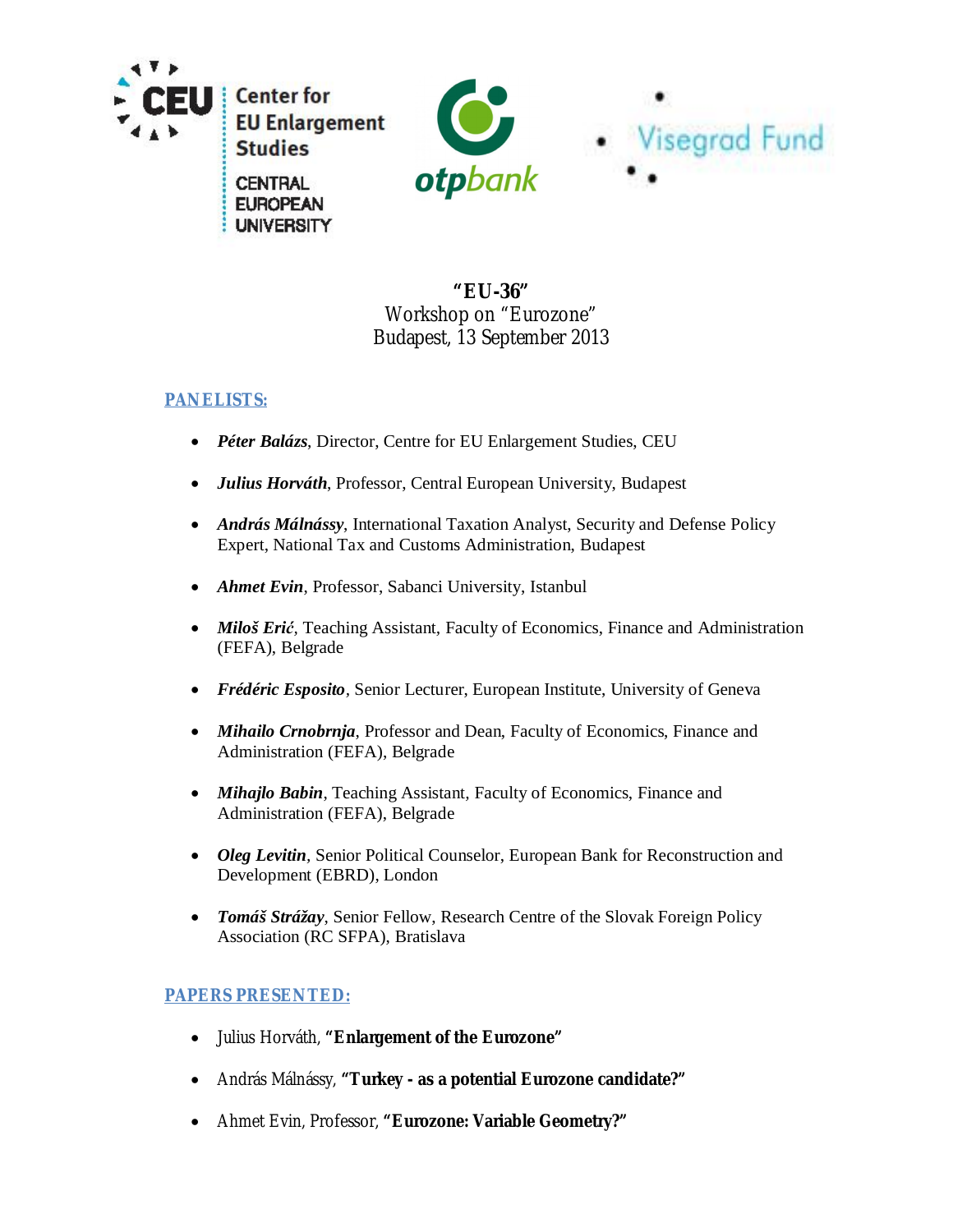

### **Péter Balázs Introduction**

In the introductory part, Péter Balázs mentioned the second anniversary of the 'EU-36' project, and underlined the main goal of the project, which is to support the issue of enlargement and to discuss the future political, economic, socio-cultural and security aspects of a greater EU. He said that Štefan Füle, European Commissioner for Enlargement and European Neighbourhood Policy, and José Manuel Barroso, President of the European Commission, are informed about the project. The most immediate goal is to complete the book that will include the papers that have been presented at the 'EU-36' workshops so far. The main topic of today's conference is 'Eurozone'.

#### **Julius Horváth Enlargement of the Eurozone**

In the first presentation entitled 'Enlargement of the Eurozone', Julius Horváth reflected on how we view the current Eurozone, and assessed success and less success stories of the Eurozone. He talked from the perspective of Central Europe**,** giving examples of Hungary, the Czech Republic, Slovakia and Poland. He said that the Eurozone issue is a very complex one, composed of both economic and political problems. Whether to join or not to join the Eurozone is always the big question to which the well-known theories sometimes do not apply. The message is not theoretical, as the issue is a practical or empirical one - to join or not to join? The EU member states have the obligation to join the Eurozone, but the time is not specified. If the country fulfils the requirements it joins the Eurozone. But not having a specific date or a deadline is one of the reasons due to which countries do not opt for joining the Eurozone.

Moreover, Horváth underlined that the recent crisis has increased the suspicion and doubts about joining the Eurozone. On the other hand, there also may be conscious policies to avoid joining the Eurozone, which is a political dimension. Further on, he analyzed the Visegrad countries and talked about their experiences. Slovakia adopted the Euro, as the country achieved the political consensus on the issue. In the case of Slovakia, joining the Eurozone was seen as a sort of westernization, and the introduction of Euro meant becoming a part of the group. The Czech Republic is quite suspicious about the Eurozone. Hungary is going through a long tradition of the monetary behaviour that goes through political regimes and there is no sufficient political will to push towards the Eurozone. Poland is in the similar situation as Hungary, where different governments are sending mixed messages on the exact date when to join the Eurozone. The recent opinion polls show that Poland is against joining the Eurozone, while in Hungary 60% of the population is also against as they perceive only costs in the Eurozone project.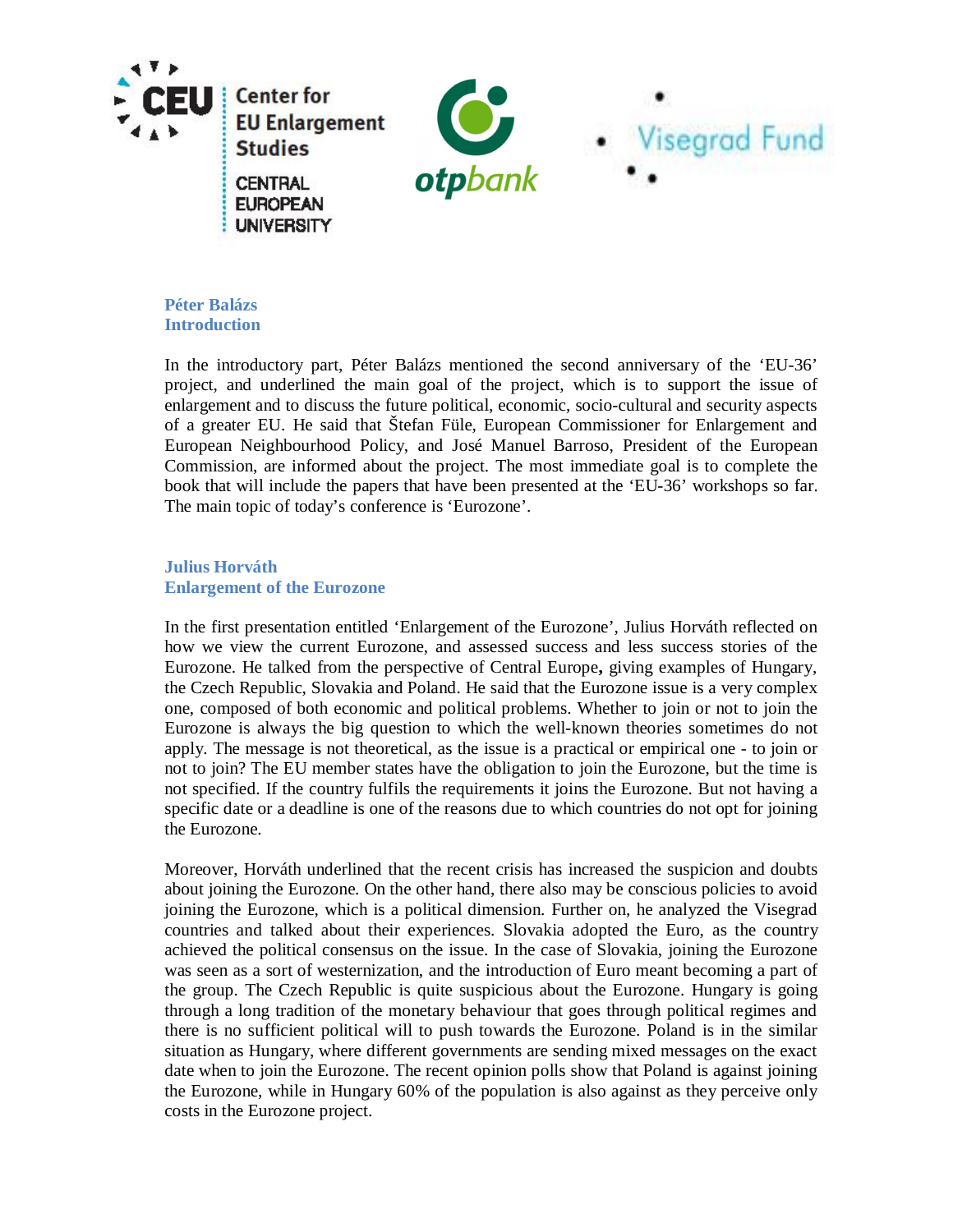

**András Málnássy Turkey – as a potential eurozone candidate?**

András Málnássy started his presentation with the hypothesis if the Eurozone is an optimal environment for a less developed country like Turkey to catch up? He continued by saying that Turkey is one of the most promising economies and one of the eight growth markets of future. Turkey also wants to be among the top ten economies of the world in 2023. When it comes to the Maastricht Criteria, Turkey has already met the criteria. For instance, debt/GDP ratio of Turkey was 36.1% in 2012, which was below the level in 24 EU Countries and the Maastricht Criteria. But the question remains whether joining the Eurozone would be an advisable move for Turkey. Málnássy continued by analyzing advantages and disadvantages of joining the Eurozone. As some of advantages of the Eurozone accession for a less developed country, he listed stability, lower exchange rate risk, trade expansion, higher investment rate, price 'transparency', lower transaction costs, and lower monetary reserves needed. In his conclusion, he gave a summary of advantages and disadvantages for joining/not joining the Eurozone. As for disadvantages, he mentioned risk of bubbles, losing the chance of countercyclical policy response, risk of losing monetary independence, faster economic growth may be more difficult and problem of the EUR exchange rate.

#### **Ahmet Evin Eurozone: Variable Geometry?**

At the beginning of the presentation called 'Eurozone: Variable Geometry?', Ahmet Evin emphasised the issue of coherent Europe and the necessity of deepening Europe since the Big Bang enlargement, which have led to the number of concepts: multi-speed Europe, concentric circles, etc. He said that Europe deals not only with the economic crisis, but also with the number of other issues, and it seems that some other parts of the world believe in euro more than the EU does. Under the concept of 'Variable geometry', he considers a concept of Europe where there are different speeds but everyone is converging in every possible aspect (Europe of regions, various agreements etc.), and everyone is moving in the same direction. There is an assumption that there is a coherent movement. But that is not true. Europe is much more realistic (the Schengen zone and others show that there are policies in which not all members participate at the same time). But the variable geometry is not the concept that should scare us. It can be coherent and it is coherent.

But when we come to the crisis it is not that simple. As many have argued, the crises created new responses, new theories, and the crisis has triggered the question how to deal with this. There is an important cultural aspect to it. The union does not need the Franco-Aleman backbone to preserve the backbone anymore. There is another core in the EU, there are Eurozone members. He stressed that the membership to the Eurozone should be open to every single member. If there is a union, the information and different policies should be available to everyone, too.